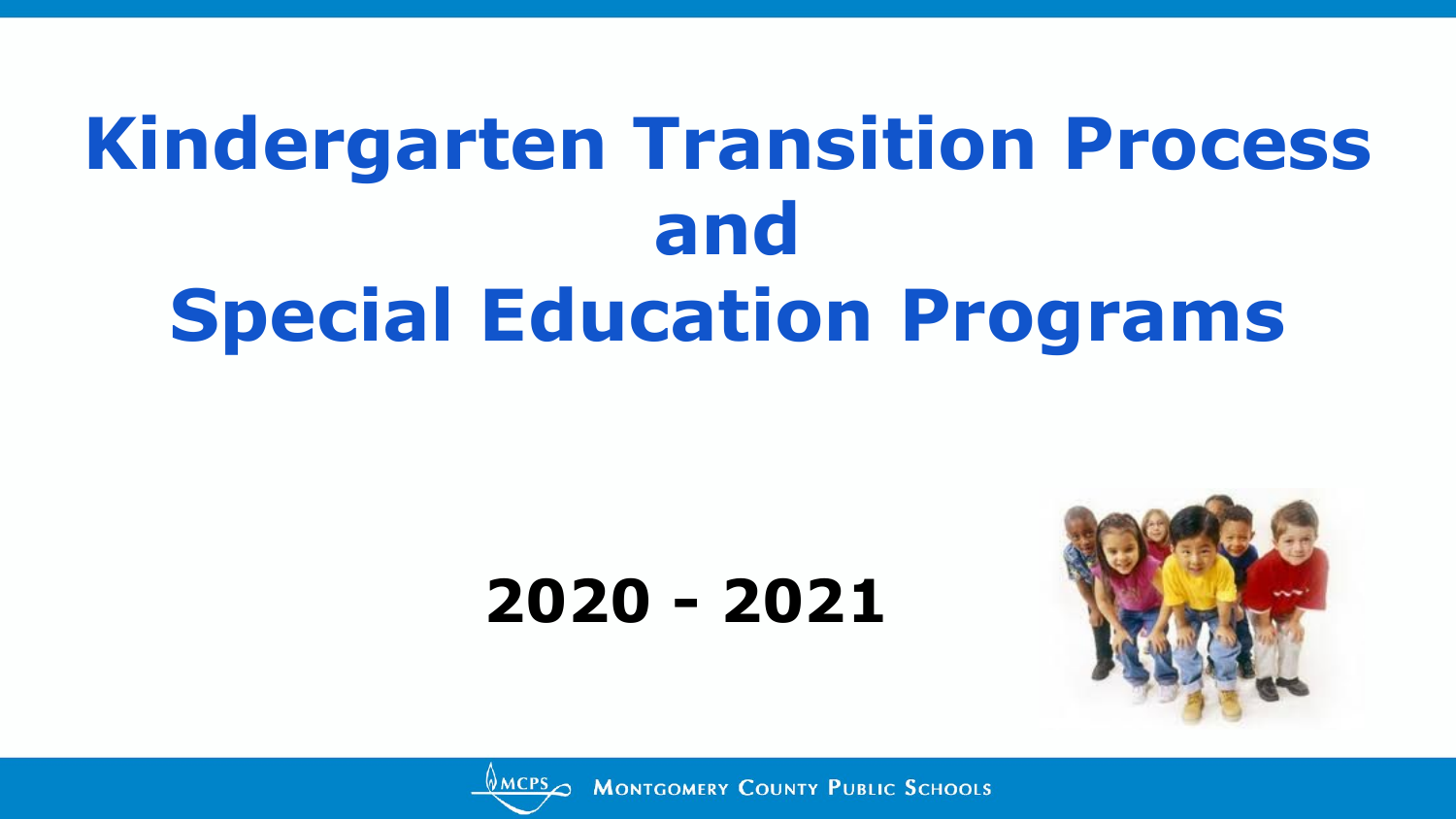

## **Welcome**

Presenters:

Ms. Nancy Lucas, Coordinator Preschool Education Program

Mrs. Amy Shorb, Instructional Specialist Department of Special Education



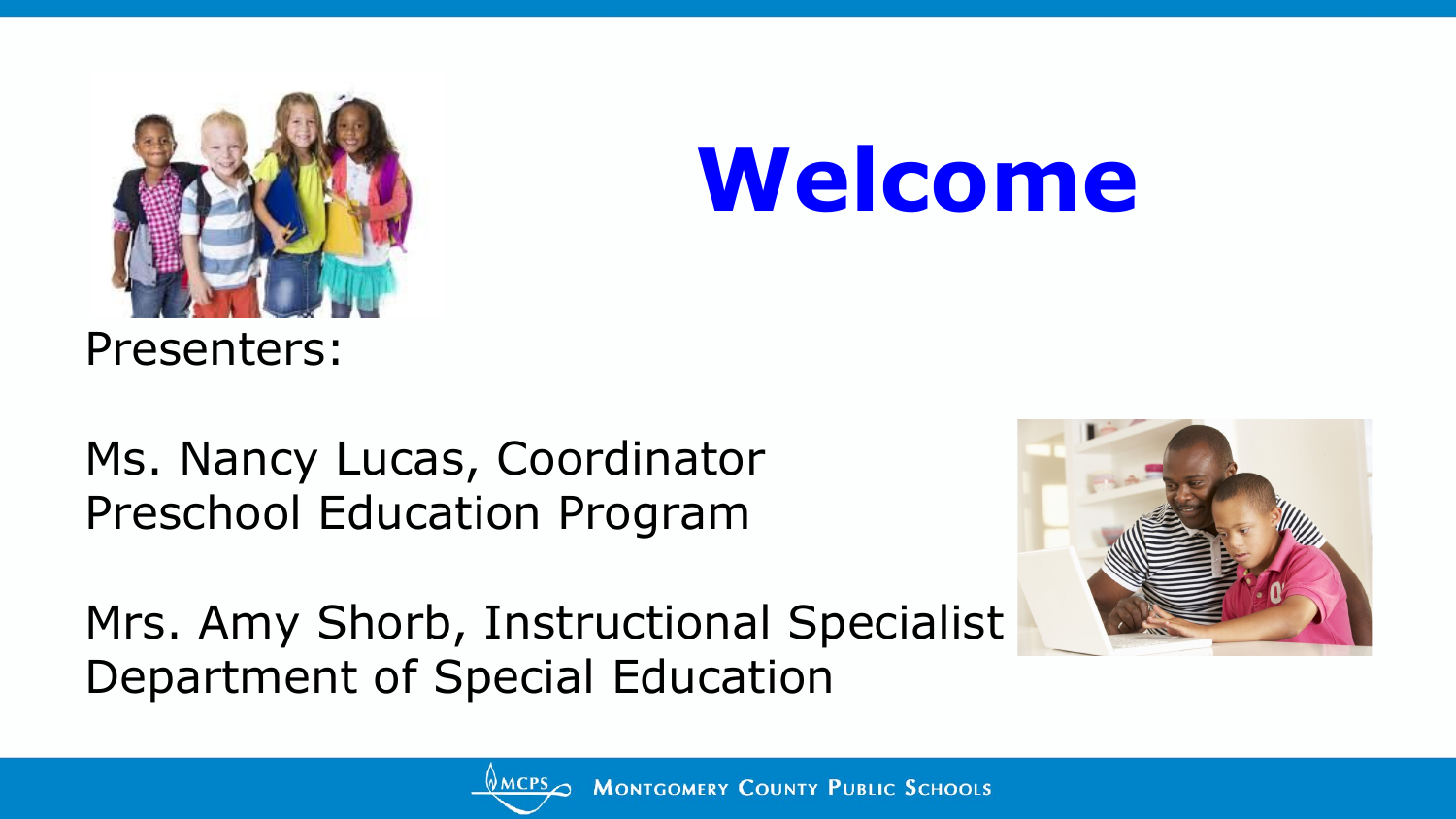## **Meeting Outcomes**



#### *By the end of the session, participants will have…..*

- •received an overview of the kindergarten transition process, and
- •become familiar with the continuum of special education services.

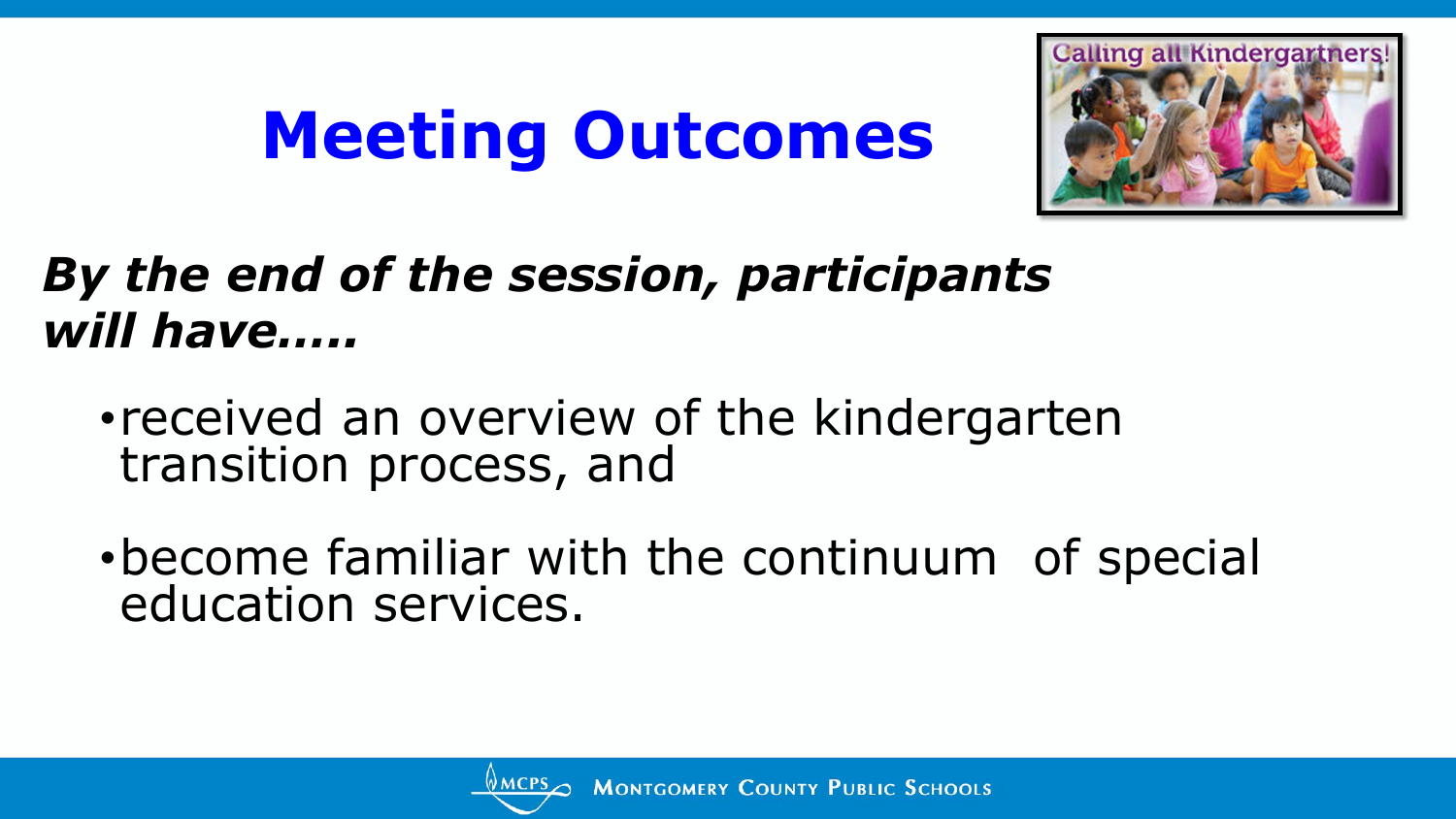## **Entry into Kindergarten**

- Students turning age five on or before September 1, 2021 enter kindergarten in September, 2021.
- Your child's neighborhood home school is based on your home address.
- There is a continuum of special education services available for kindergarten students with special needs. These services are based on the specialized instruction as well as the type of support your child needs at school.



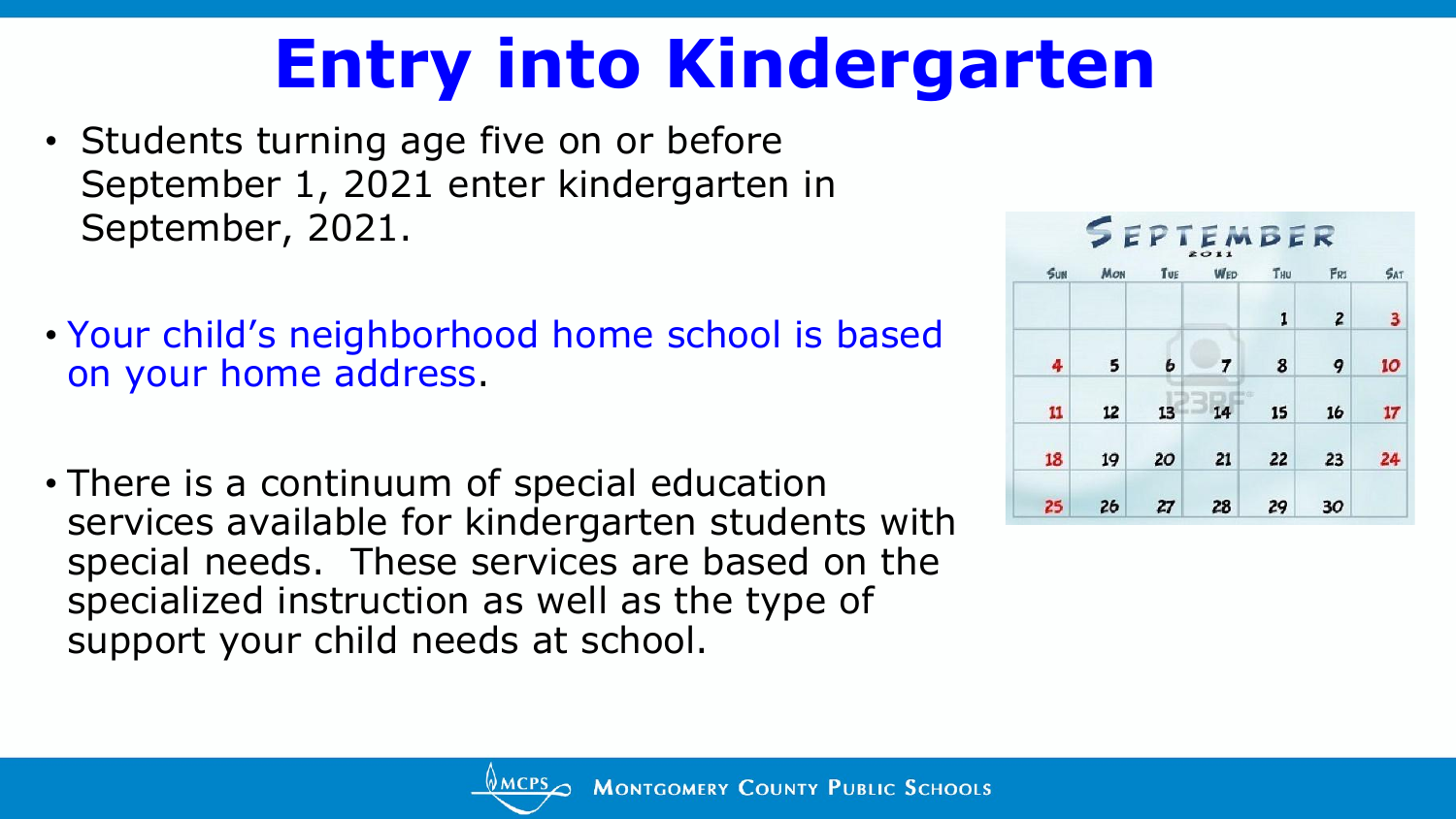

- Meet with Parent Educator
- Opportunity to discuss neighborhood home school kindergarten
- Learn about continuum of services in Montgomery County Public Schools

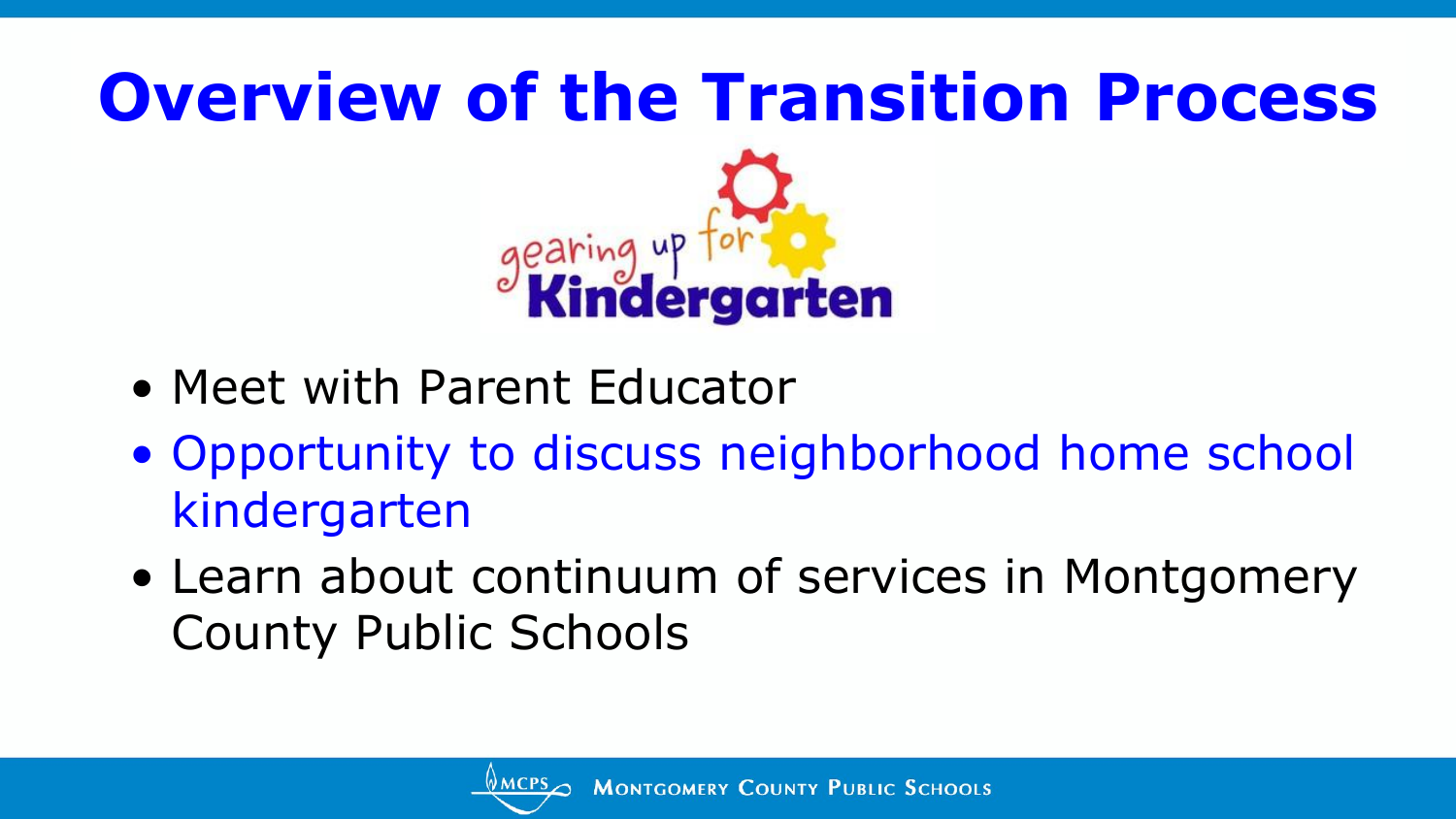### **PreK to Kindergarten Process**

•Informational Meetings



- •Discussion of special education kindergarten classrooms
- •Discussions of your child by staff familiar with school-age special education services

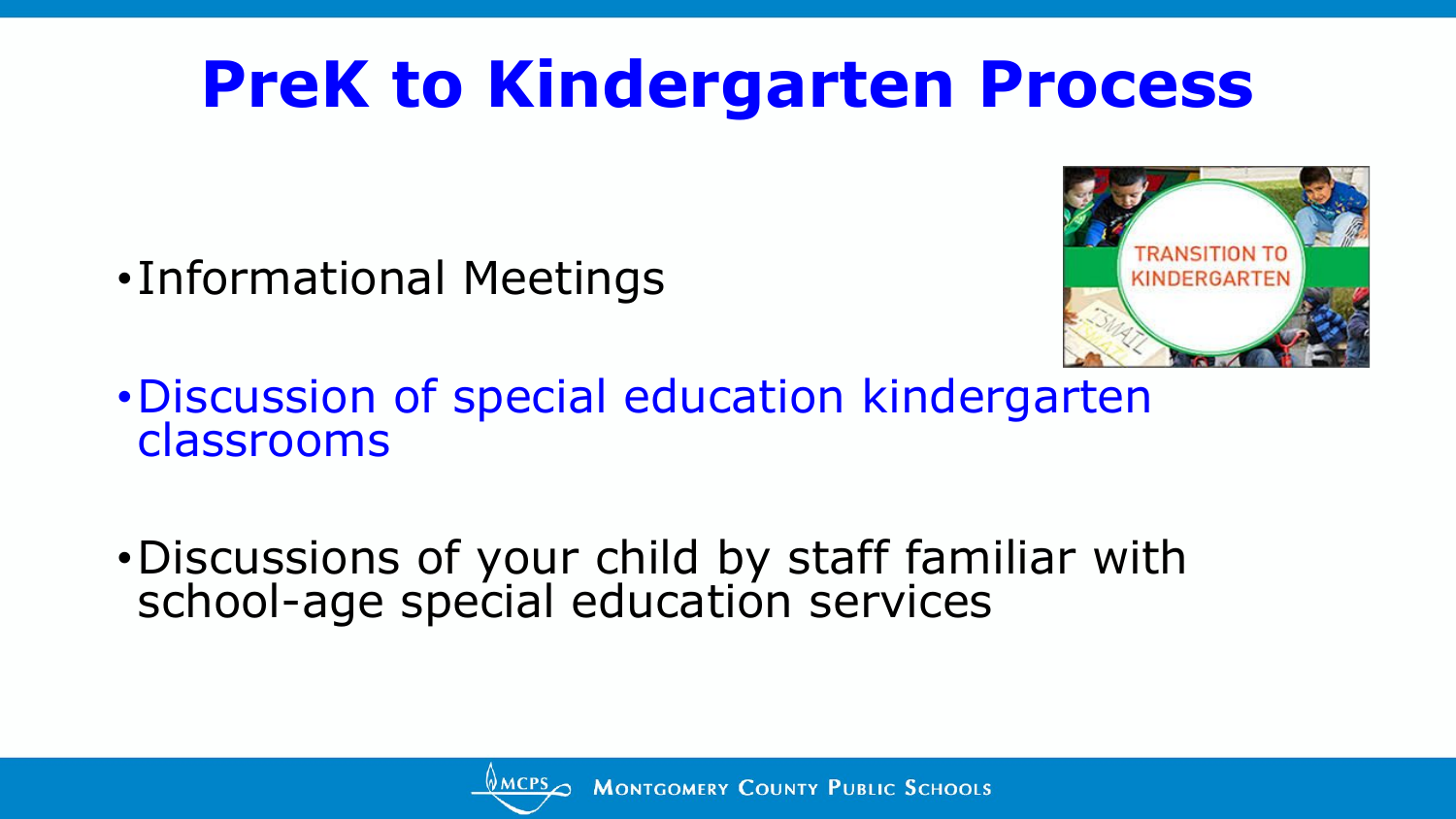## **Transition Process continued...**

- •Annual Review and/or Amendment IEP meeting to determine kindergarten services
- •Additional options for kindergarten may be discussed
- Instructional and Assessment options will also be discussed and determined



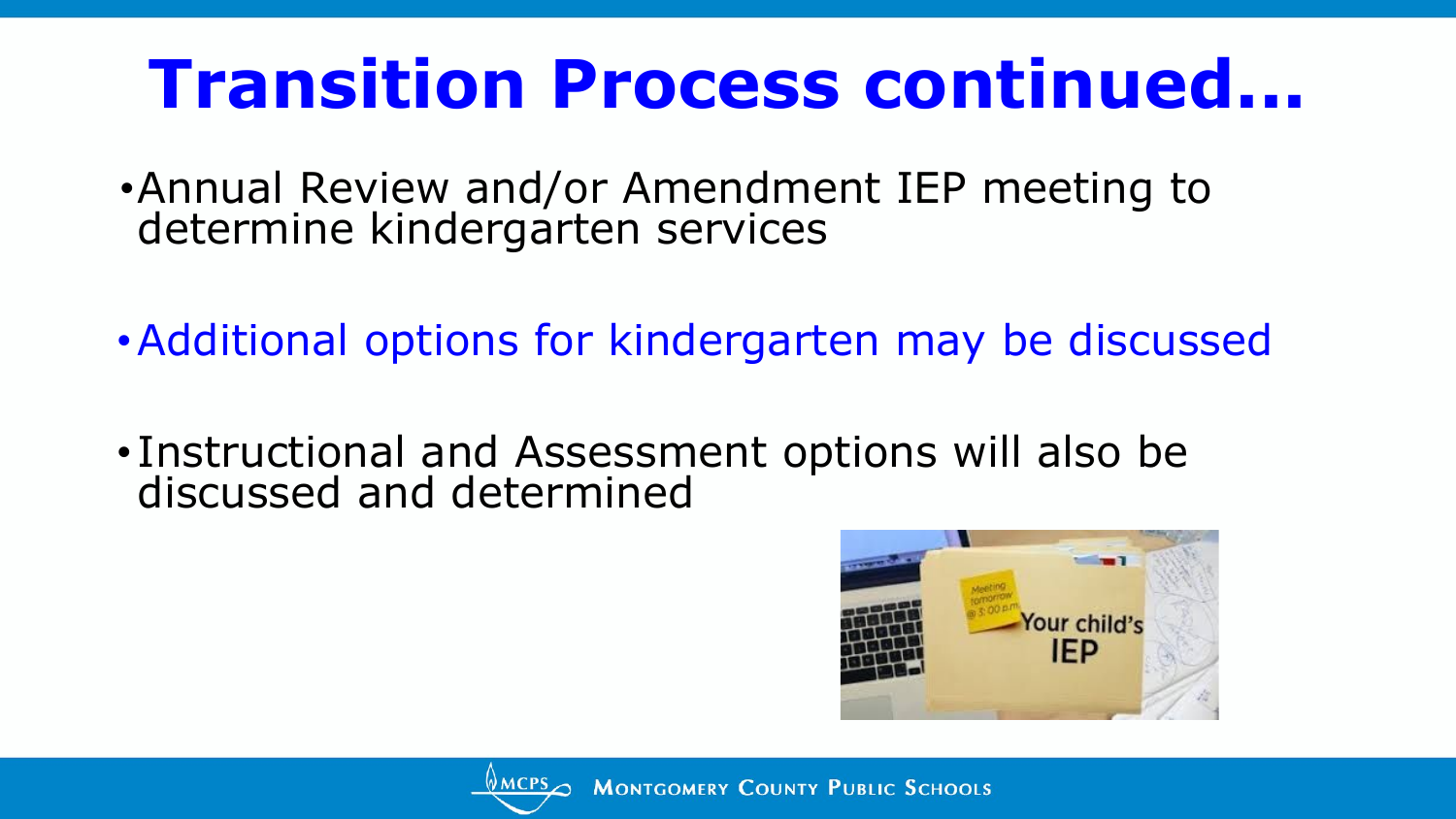### **The "Typical" Kindergarten Classroom**

- All MCPS kindergarten classes meet 6 hours per day, 5 days per week
- The typical classroom has 18-25 children with one teacher; Focus and Title 1 Schools have reduced class sizes of 16-18 students with one teacher
- The schedule includes a literacy block and a math block
- Students go to specials (art, music, PE) weekly
- Students eat lunch in the cafeteria and go to recess with their\_ grade-level peers



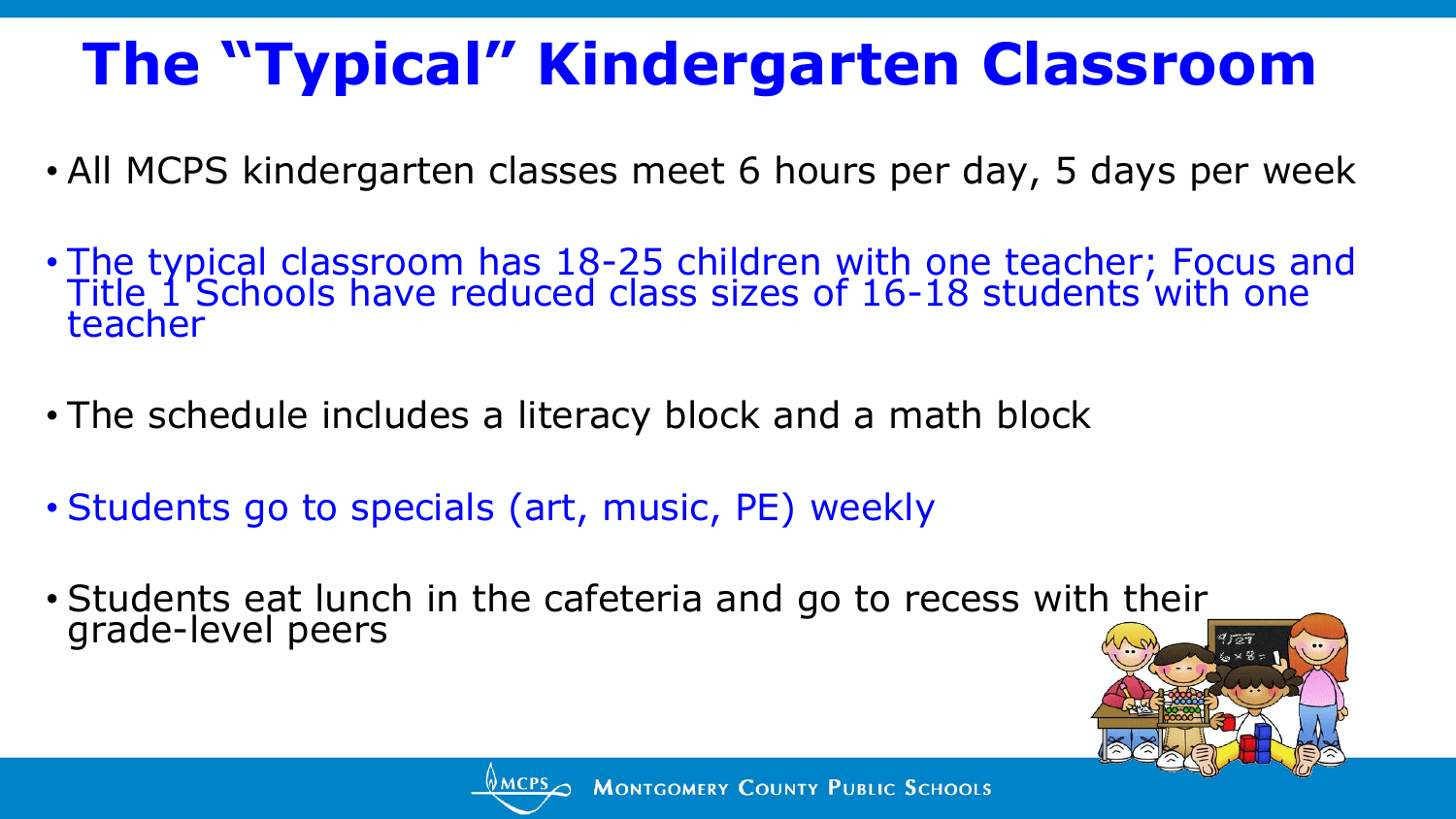#### **Class Schedules: General Education Kindergarten Classroom**

|               | <b>SAMPLE TYPICAL DAY</b>             |
|---------------|---------------------------------------|
| 8:50-9:00     | Arrival, Breakfast, and Announcements |
| $9:00 - 9:20$ | <b>Whole Group Reading</b>            |
| 9:20-10:00    | <b>Whole Group Writing</b>            |
| 10:10-10:55   | <b>Specials</b>                       |
| 11:00-12:30   | <b>Literacy Block/Reading Groups</b>  |
| 12:30-1:30    | Lunch and recess                      |
| 1:30-1:45     | Water/Bathroom                        |
| 1:45-2:45     | Math                                  |
| 2:45-3:15     | <b>Social Studies/Science</b>         |
| 3:25          | Dismissal                             |

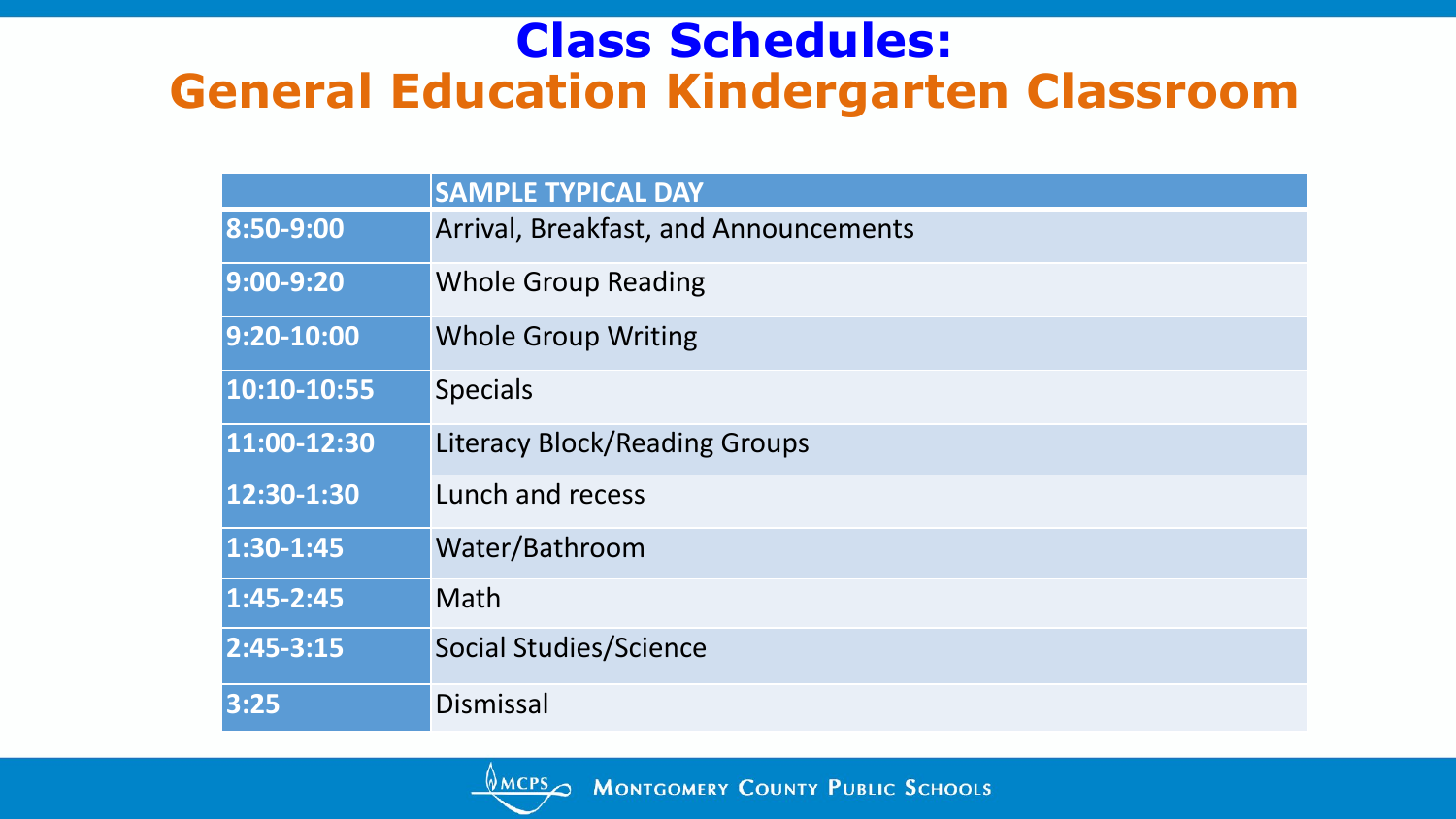### **Curriculum and Instruction**







MCPSO MONTGOMERY COUNTY PUBLIC SCHOOLS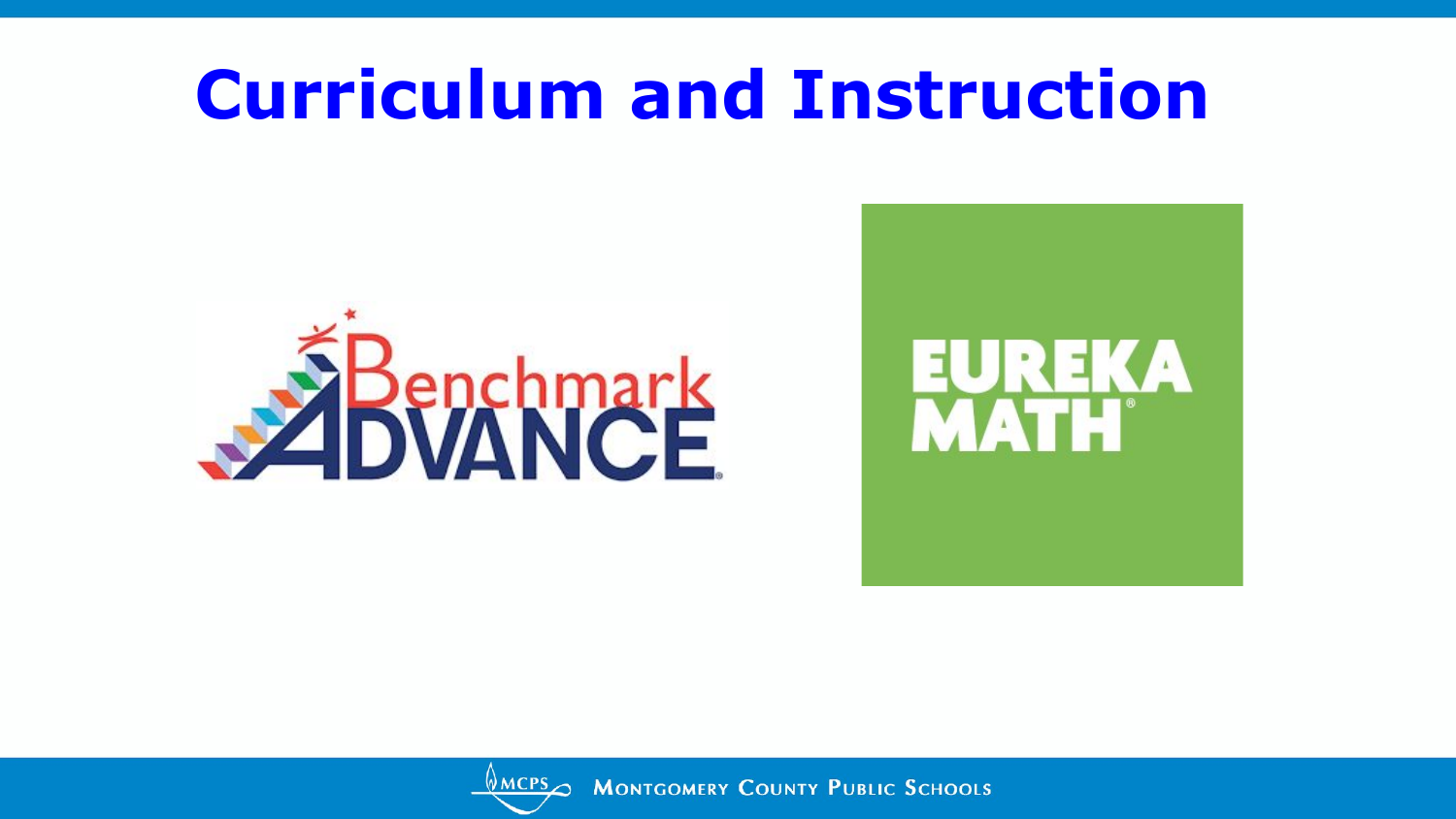## **Benchmark Advance**

- Interactive Read-Aloud
- Shared Reading Mini-Lesson
- Reading Mini-Lesson
- Writing & Grammar Mini-Lesson
- Phonics Mini-Lesson
- Small Group Lesson



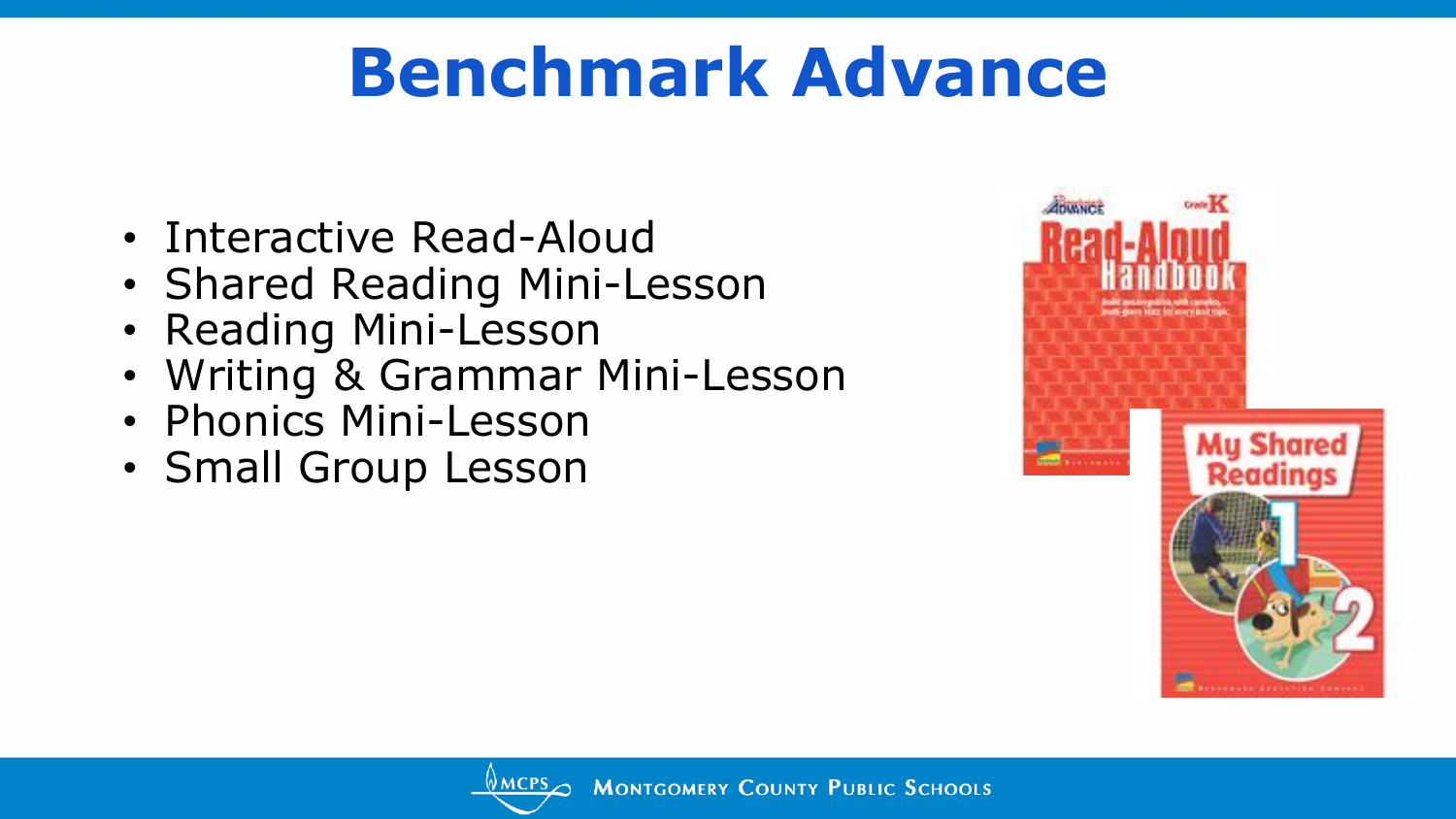## **Eureka Math Block**





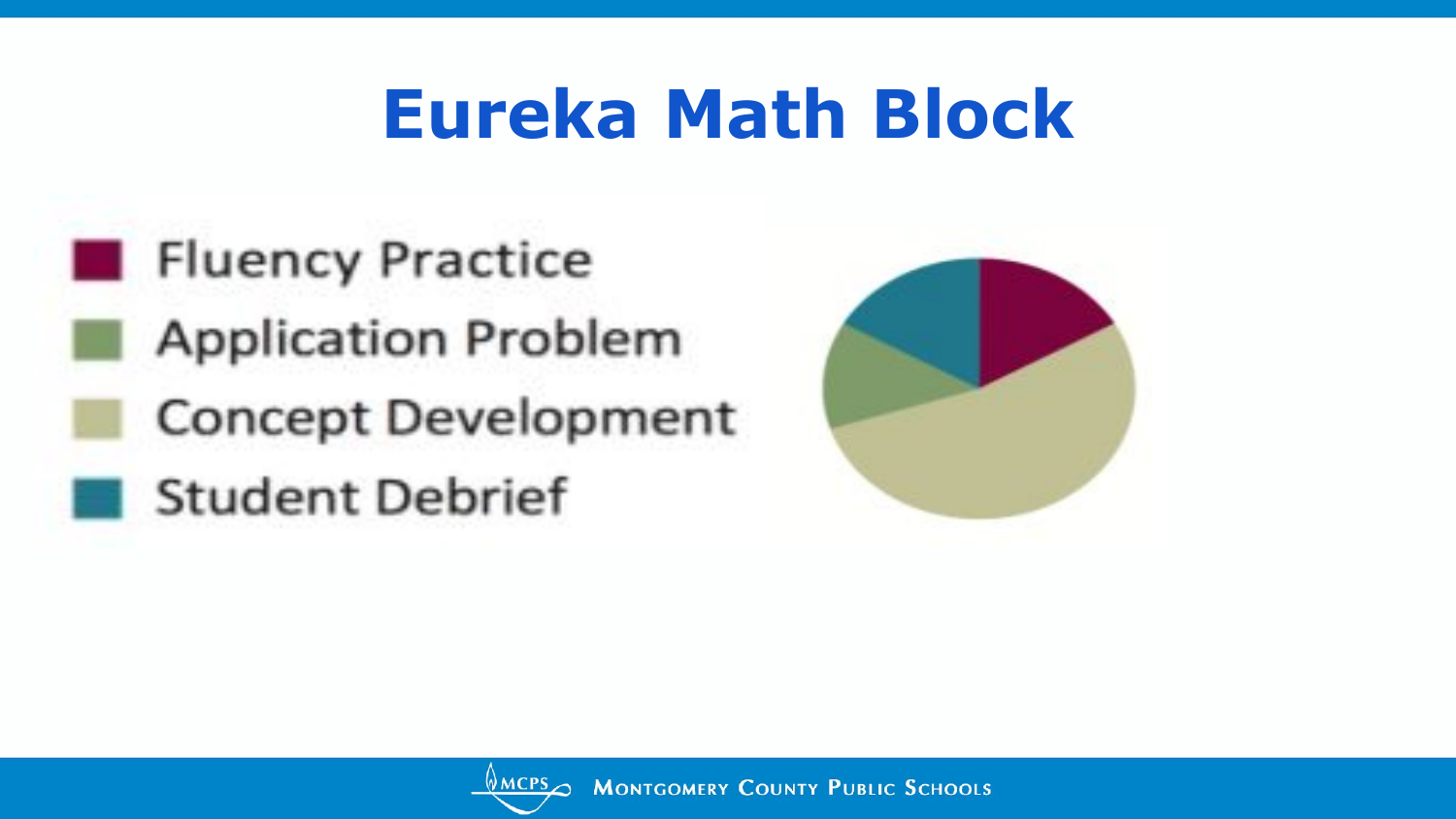### **Special Education Services are Not a Place**





**AMCPS MONTGOMERY COUNTY PUBLIC SCHOOLS**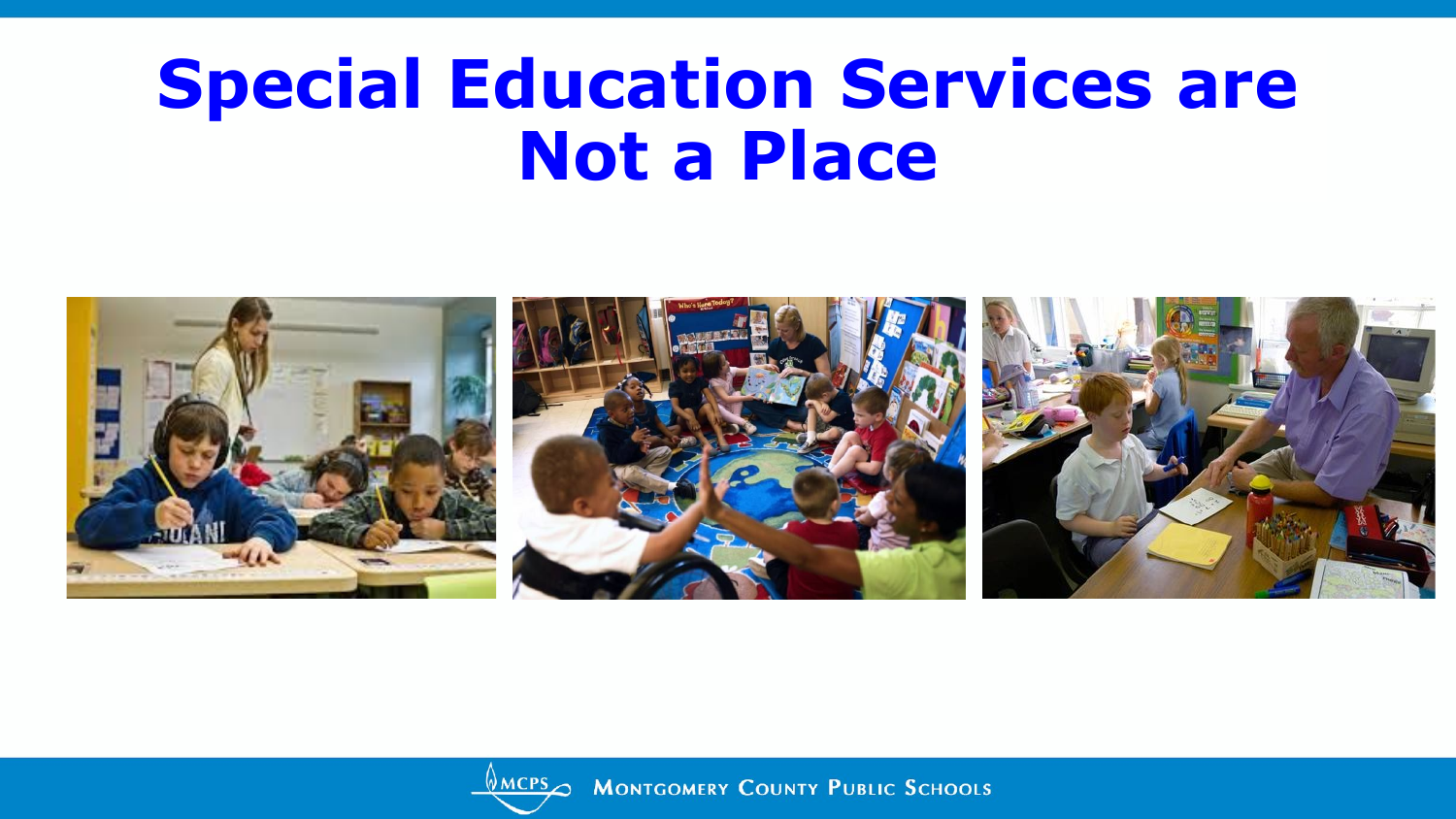

#### **Home School Model Services**



MCPS MONTGOMERY COUNTY PUBLIC SCHOOLS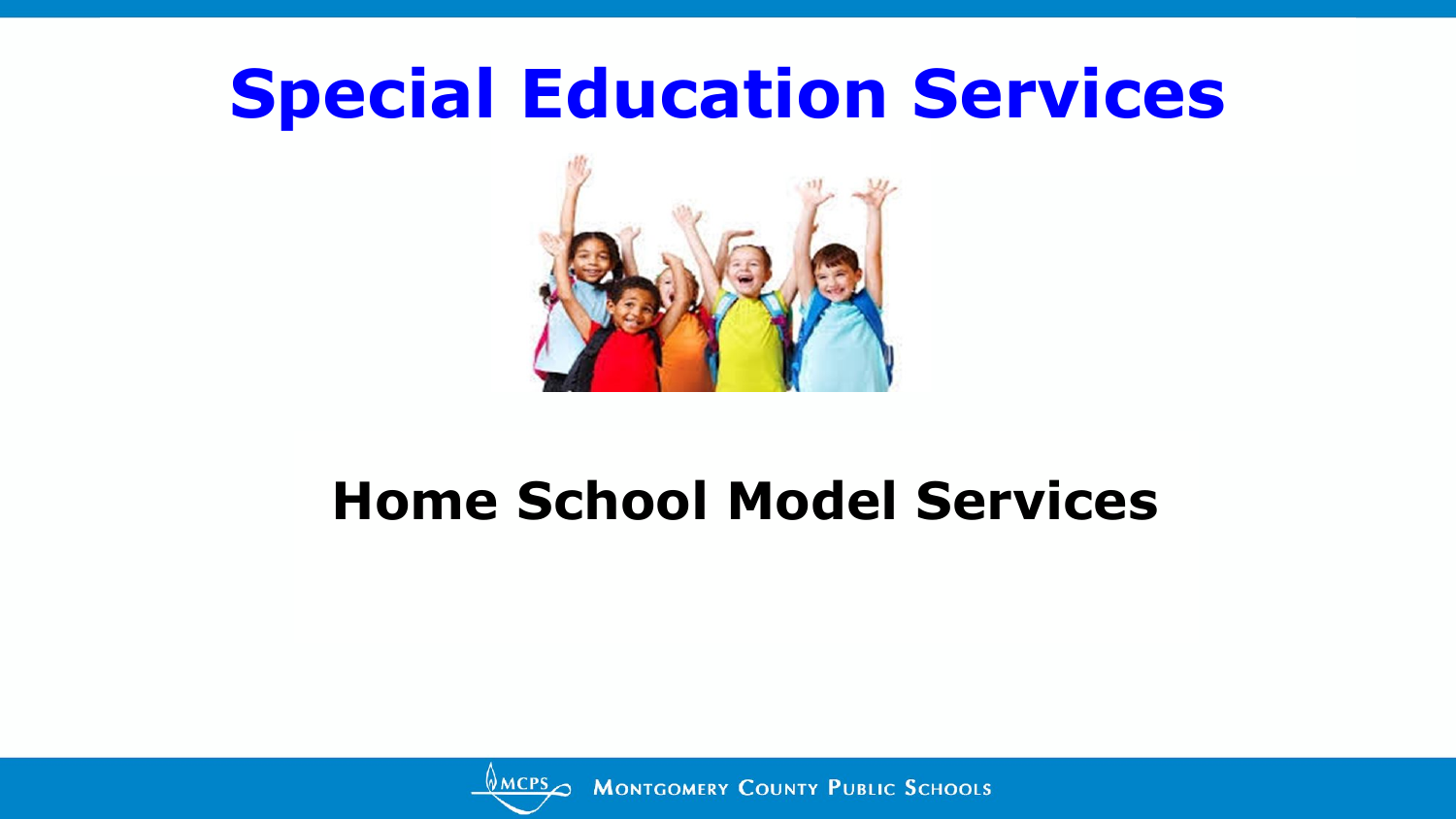#### **Sample Class Schedule: Home School Model Kindergarten Classroom**

|                        | <b>SAMPLE TYPICAL DAY</b>                                                    |
|------------------------|------------------------------------------------------------------------------|
| 8:50-9:00              | Arrival, Breakfast, and Announcements (Special Educator check in)            |
| 9:00-9:20              | Whole Group Reading (Co-Taught with Special Educator)                        |
| 9:20-10:00             | <b>Whole Group Writing</b>                                                   |
| 10:10-10:55            | <b>Specials</b>                                                              |
| 11:00-12:30            | Literacy Block/Reading Groups (Small Group Support with Special<br>Educator) |
| 12:30-1:30             | Lunch and recess                                                             |
| 1:30-1:45              | Water/Bathroom                                                               |
| $1:45 - 2:45$          | Math (Small Group Support with Special Educator)                             |
| $\overline{2:45-3:15}$ | <b>Social Studies/Science</b>                                                |
| 3:25                   | Dismissal                                                                    |

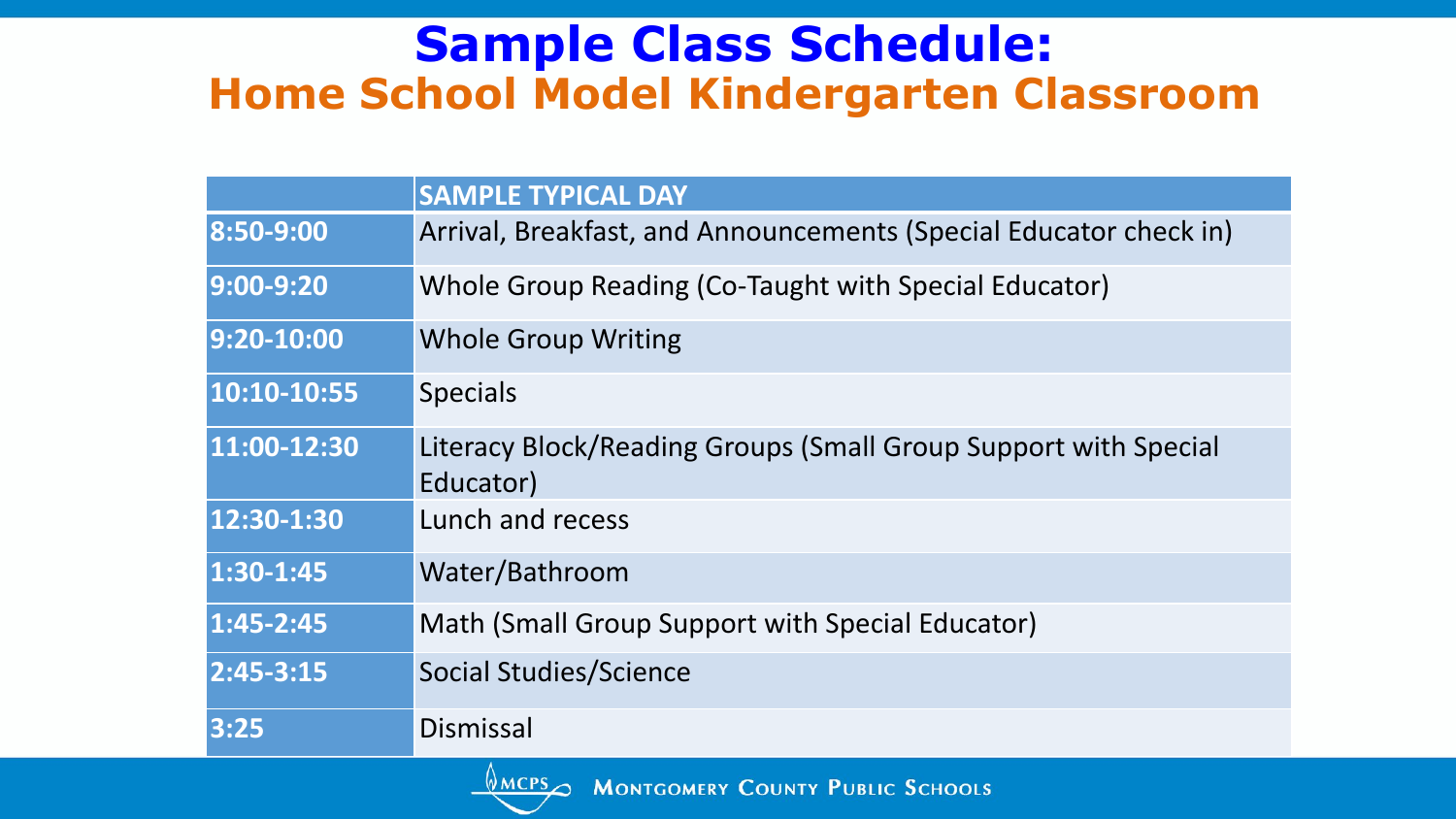#### Elementary School Based Learning Center (ELC)







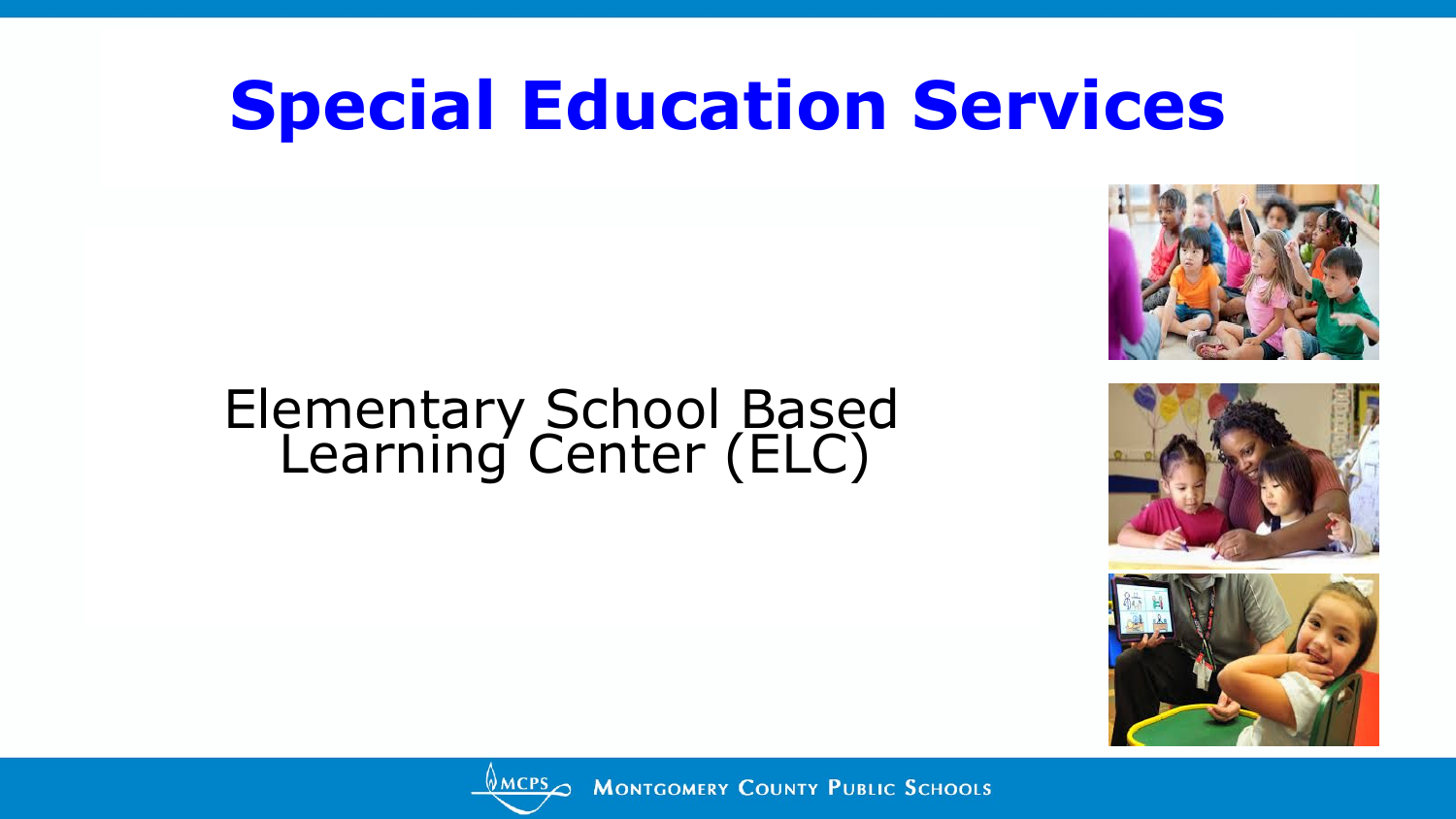•Physical Disabilities (PD)

- •Augmentative and Alternative Communication (AAC)
- •Services for the Visually Impaired
- •Deaf/Hard of Hearing







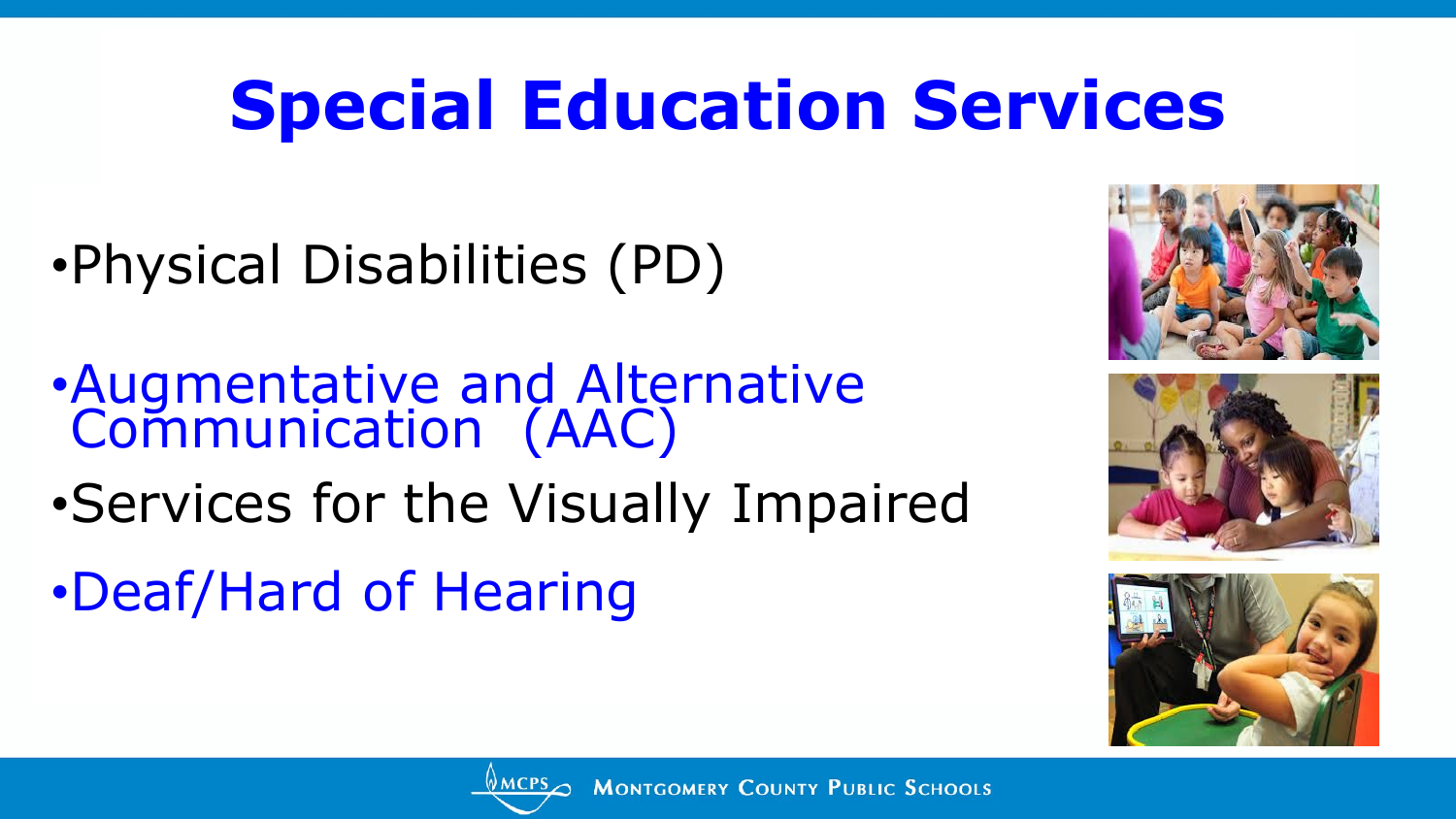- •Learning for Independence (LFI)
- •School/Community-based (SCB)







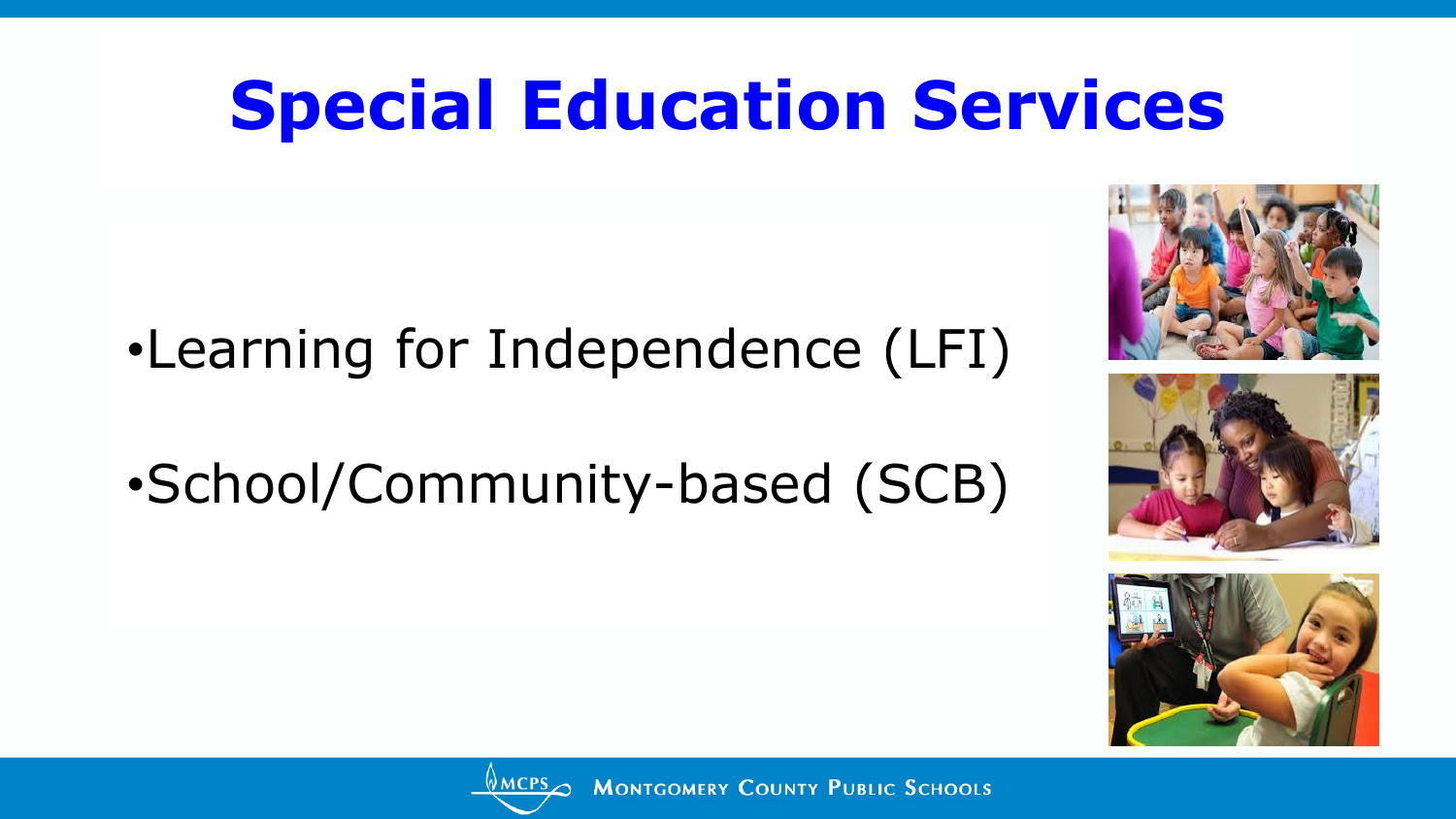

- •Autism
- •Social Emotional Special Education Services (SESES)

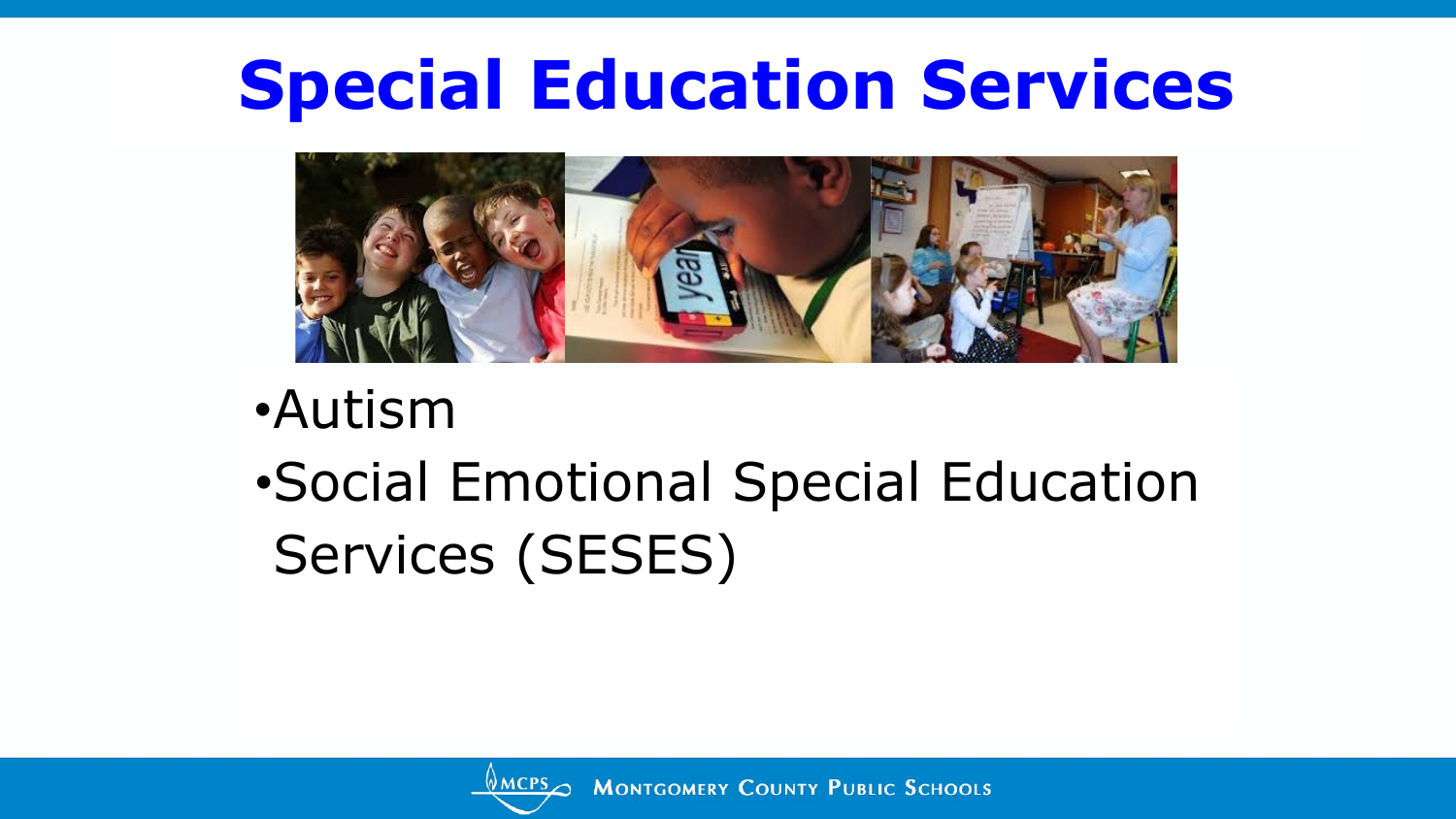

•Carl Sandburg Learning Center

•Longview School



•Stephen Knolls School

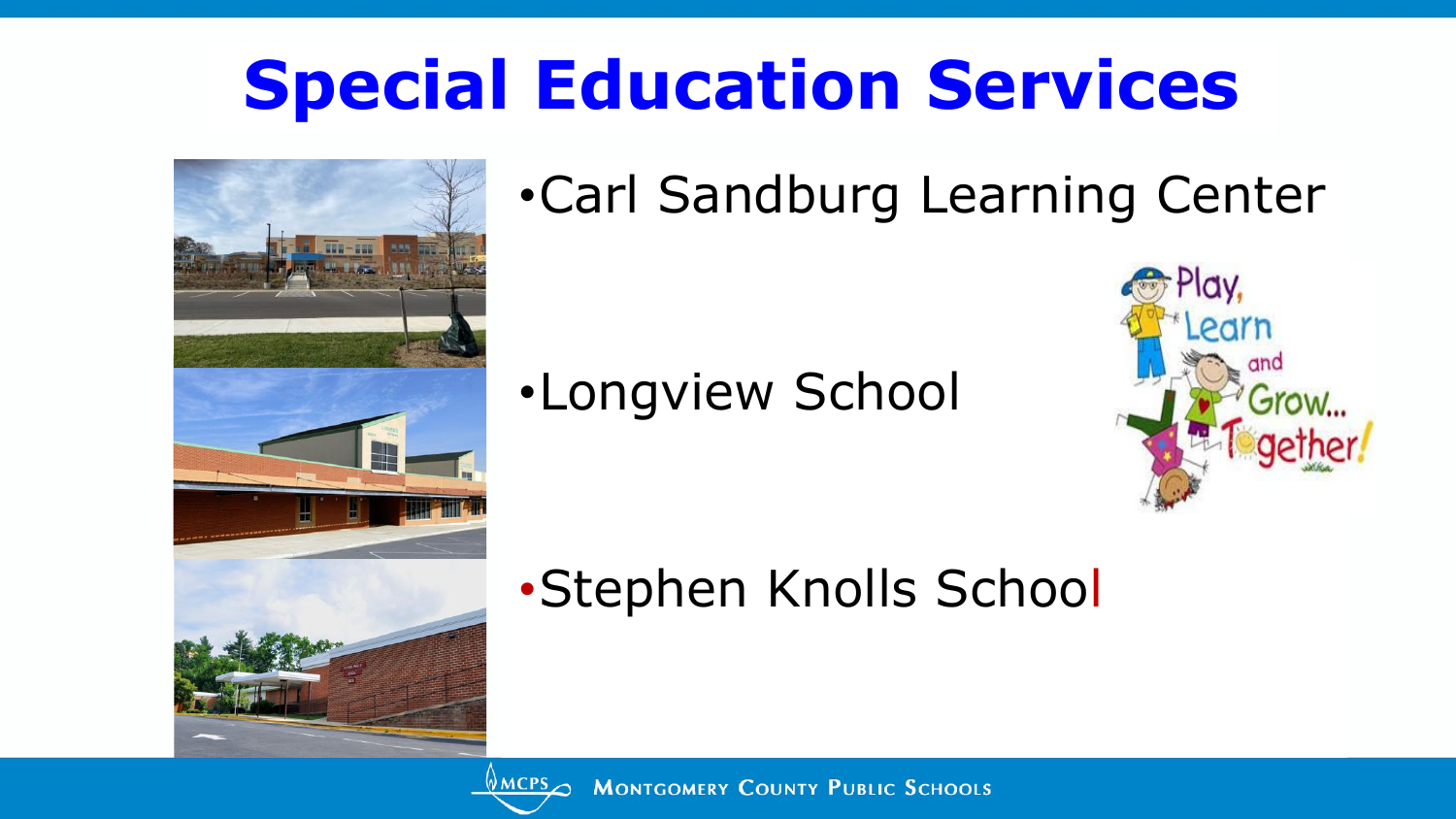### **Special Education Related Services**

- Speech and Language Therapy
- Occupational Therapy
- Physical Therapy
- Vision Services
- Hearing Services

![](_page_20_Picture_6.jpeg)

![](_page_20_Picture_7.jpeg)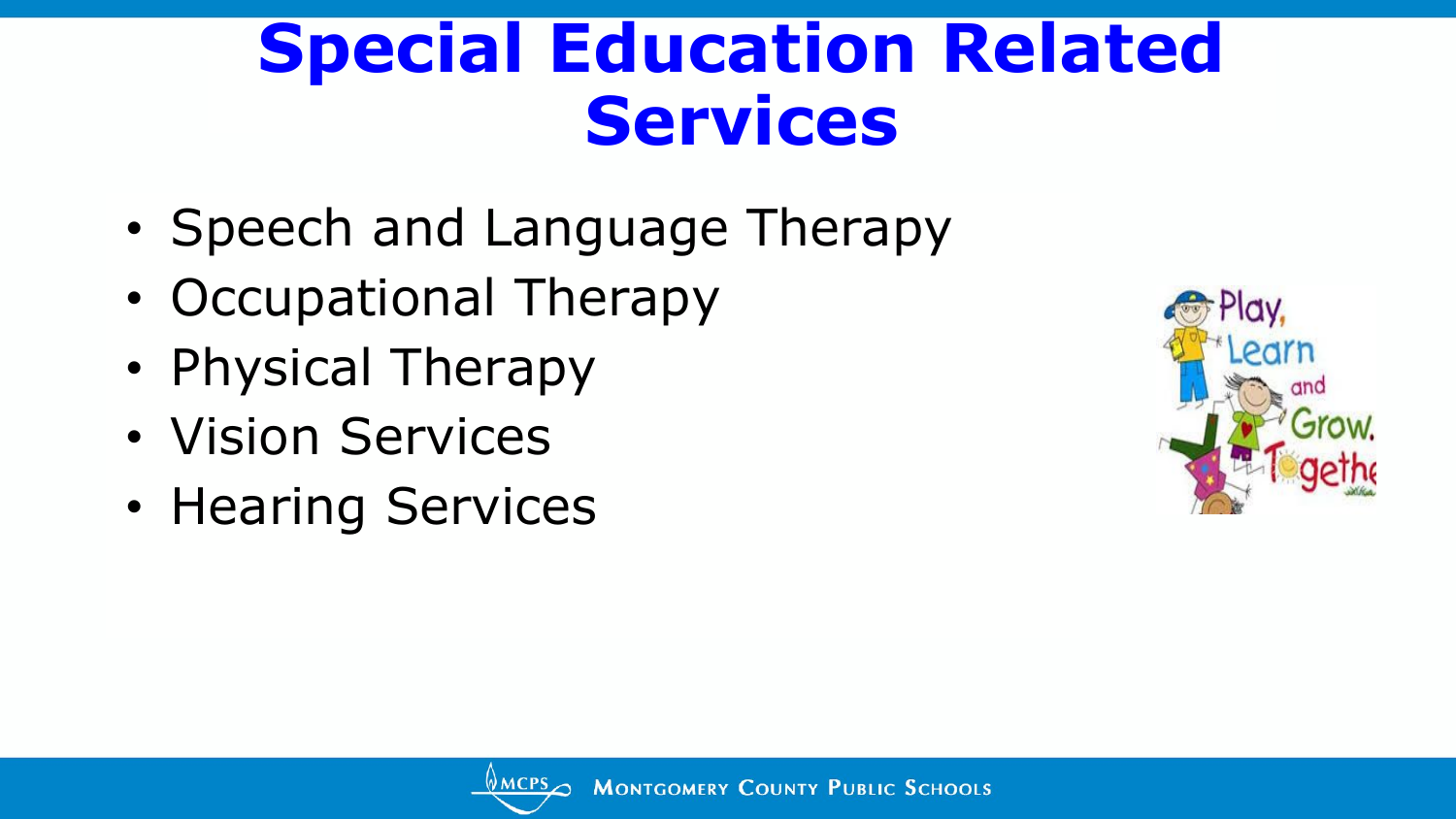## **School Assignments**

![](_page_21_Picture_1.jpeg)

If services are recommended at a school other than the neighborhood home school, the IEP team determines the site based upon the home address and established feeder patterns.

![](_page_21_Picture_3.jpeg)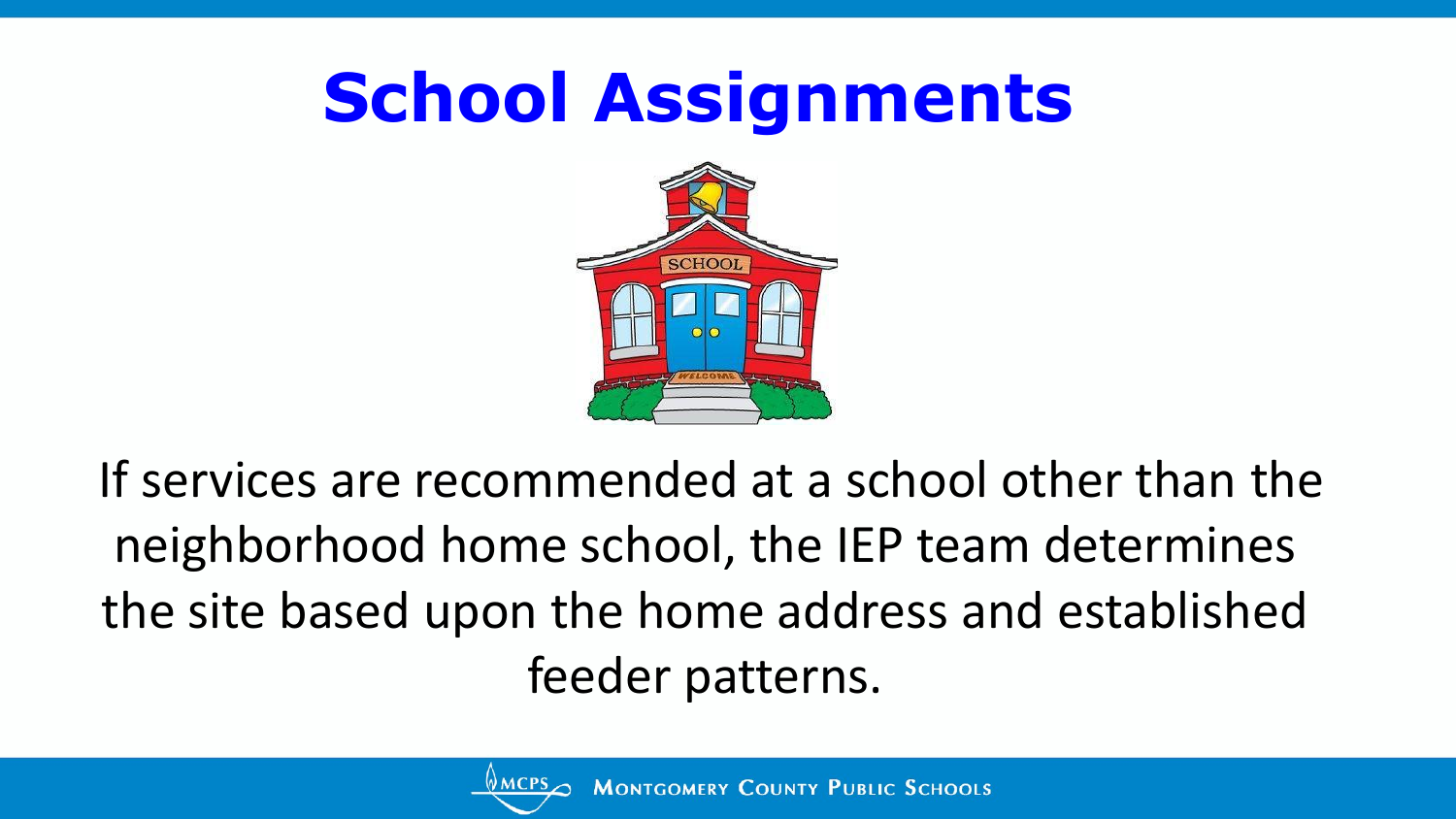## **Transportation**

• Most students ride the neighborhood bus to school

![](_page_22_Picture_2.jpeg)

- Specialized transportation is provided to students placed outside the neighborhood home school whose IEP team determines they need more supports than the neighborhood bus.
- Specialized equipment and supports such as seat belts or wheelchair lifts are determined by the IEP team

![](_page_22_Picture_5.jpeg)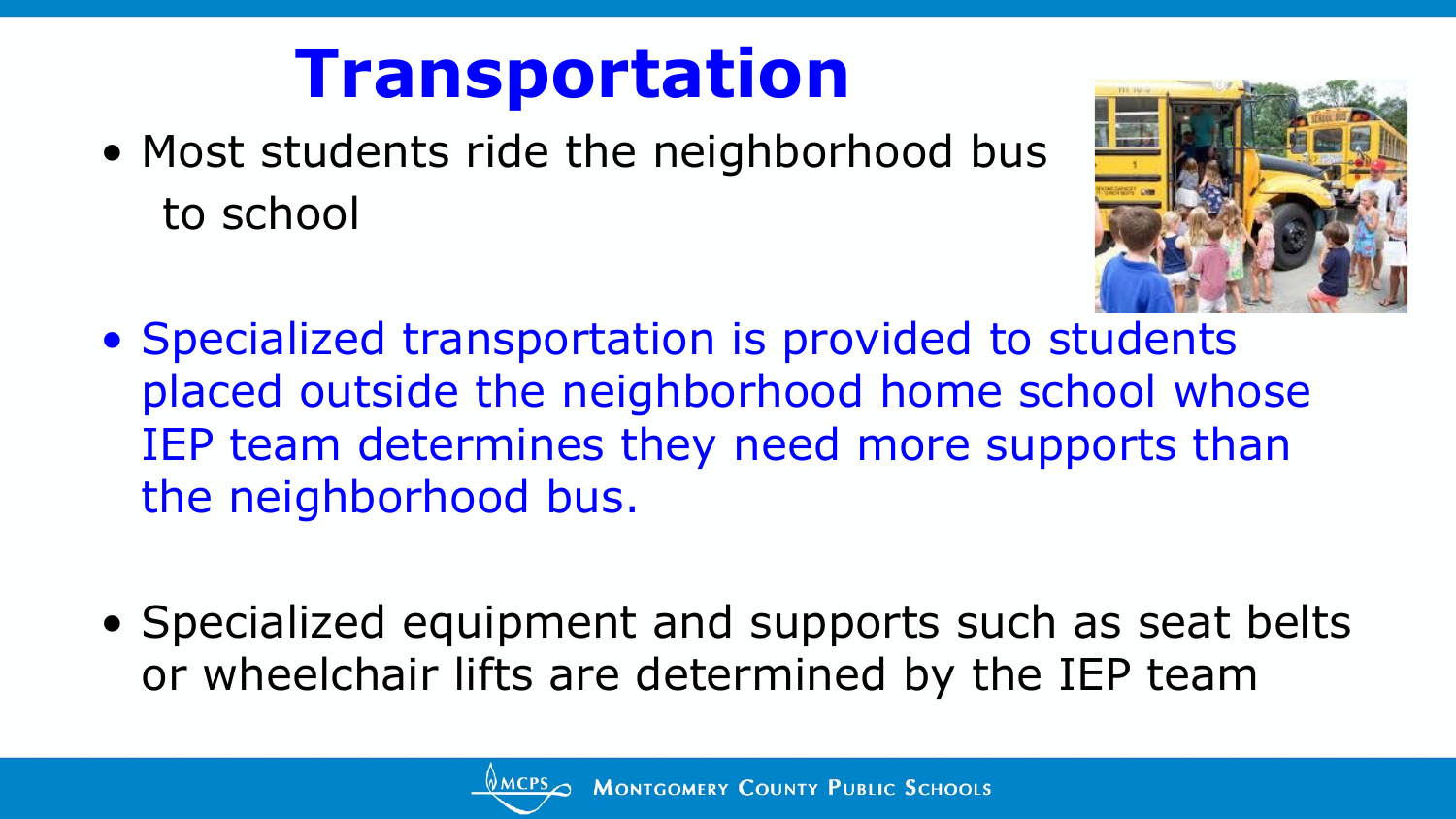## **Next Steps for K registration**

- Files move with student to kindergarten
- Online K registration opens April 26
- K Orientations (face to face) will be held in August 2021
- Summer programs may be an option; ELO (Early Learning Opportunities) if an appropropriate program is offered at the school student will attend in the Fall

![](_page_23_Picture_5.jpeg)